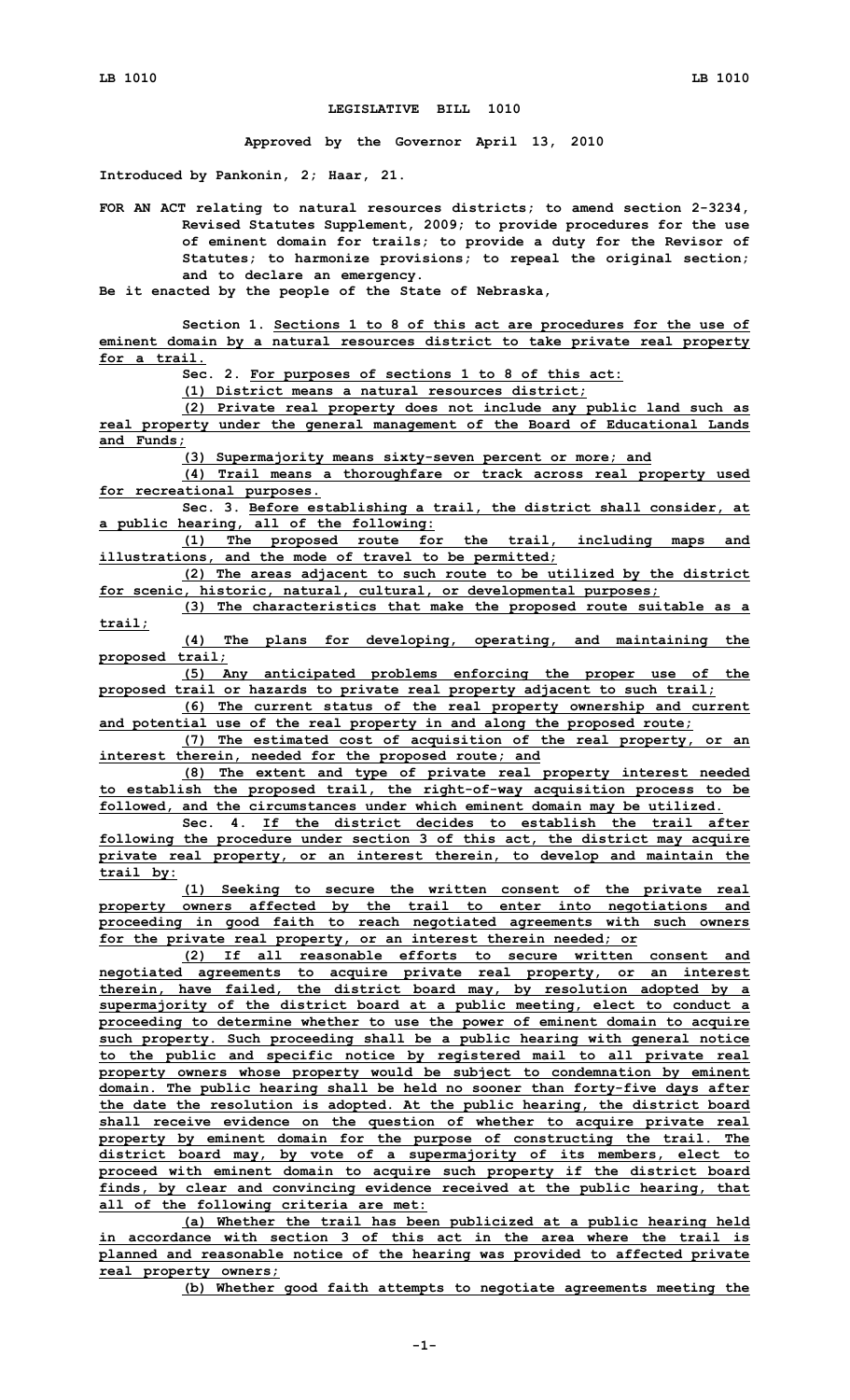**(c) Whether all other trail route alternatives have been considered, with an evaluation of the extent to which private real property may be involved and which may require the exercise of eminent domain for each alternate route;**

**(d) Whether in locating the proposed trail consideration was given to the directness of the route; potential benefit to communities and public facilities adjacent to the trail route; trail design and costs; safety to trail users, vehicle operators, and adjacent persons; and adverse impacts and intrusions upon private real property owners or persons using such property;**

**(e) Whether good faith attempts have been made to address the concerns of affected private real property owners regarding trail design, privacy, land protection, management, and maintenance; and**

**(f) Whether any development and management of the trail is designed to harmonize with and complement any established forest or agricultural plan for the affected private real property.**

**Sec. 5. When the acquisition of <sup>a</sup> parcel of private real property, or an interest therein, for <sup>a</sup> trail divides the private real property in such <sup>a</sup> manner that the owner has no reasonable access to one part of the divided parcel, the district shall allow reasonable access across the trail at <sup>a</sup> location mutually agreed upon by the owner of such divided parcel and the district.**

**Sec. 6. Acquisition of private real property, or an interest therein, and any utilization of eminent domain approved under sections 1 to 8 of this act to establish <sup>a</sup> proposed trail shall be conducted in the manner and subject to the requirements provided in sections 25-2501 to 25-2506 and 76-701 to 76-726.**

**Sec. 7. (1) <sup>A</sup> private real property owner or lessee of property adjoining <sup>a</sup> trail has no duty (a) to maintain or repair the trail or (b) to protect users of the trail from danger resulting from conditions on the trail unless such conditions are the result of an intentional or negligent act of such owner or lessee.**

**(2) <sup>A</sup> negotiated written agreement between <sup>a</sup> district and <sup>a</sup> private real property owner regarding the acquisition of real property, or an interest therein, by the district to establish and maintain <sup>a</sup> trail shall clearly express both parties' rights and obligations, including the obligation of the district to maintain the trail and the liability of the district for property damage or personal injury, or both, to users of the trail.**

**Sec. 8. An affected private real property owner may appeal the decision of the district board to use eminent domain under sections 1 to 8 of this act by petition in error to the district court of the county where the affected private real property is located. No petition to condemn private real property affected by the proposed trail shall be filed in county court until any error proceeding under this section is final.**

**Sec. 9. Section 2-3234, Revised Statutes Supplement, 2009, is amended to read:**

**2-3234 Except as provided in section 2-3226.11 and sections 1 to 8 of this act, each district shall have the power and authority to exercise the power of eminent domain when necessary to carry out its authorized purposes within the limits of the district or outside its boundaries. Exercise of eminent domain shall be governed by the provisions of sections 76-704 to 76-724, except that whenever any district seeks to acquire the right to interfere with the use of any water being used for power purposes in accordance with sections 46-204, 70-668, 70-669, and 70-672 and is unable to agree with the user of such water upon the compensation to be paid for such interference, the procedure to condemn property shall be followed in the manner set forth in sections 76-704 to 76-724 and no other property shall be included in such condemnation. No district shall contract for delivery of water to persons within the corporate limits of any village, city, or metropolitan utilities district, nor in competition therewith outside such corporate limits, except by consent of and written agreement with the governing body of such political subdivision. A village, city, or metropolitan utilities district may negotiate and, if necessary, exercise the power of eminent domain for the acquisition of water supply facilities of the district which are within its boundaries.**

**Sec. 10. The Revisor of Statutes shall assign sections 1 to 8 of this act within Chapter 2, article 32.**

**Sec. 11. Original section 2-3234, Revised Statutes Supplement, 2009, is repealed.**